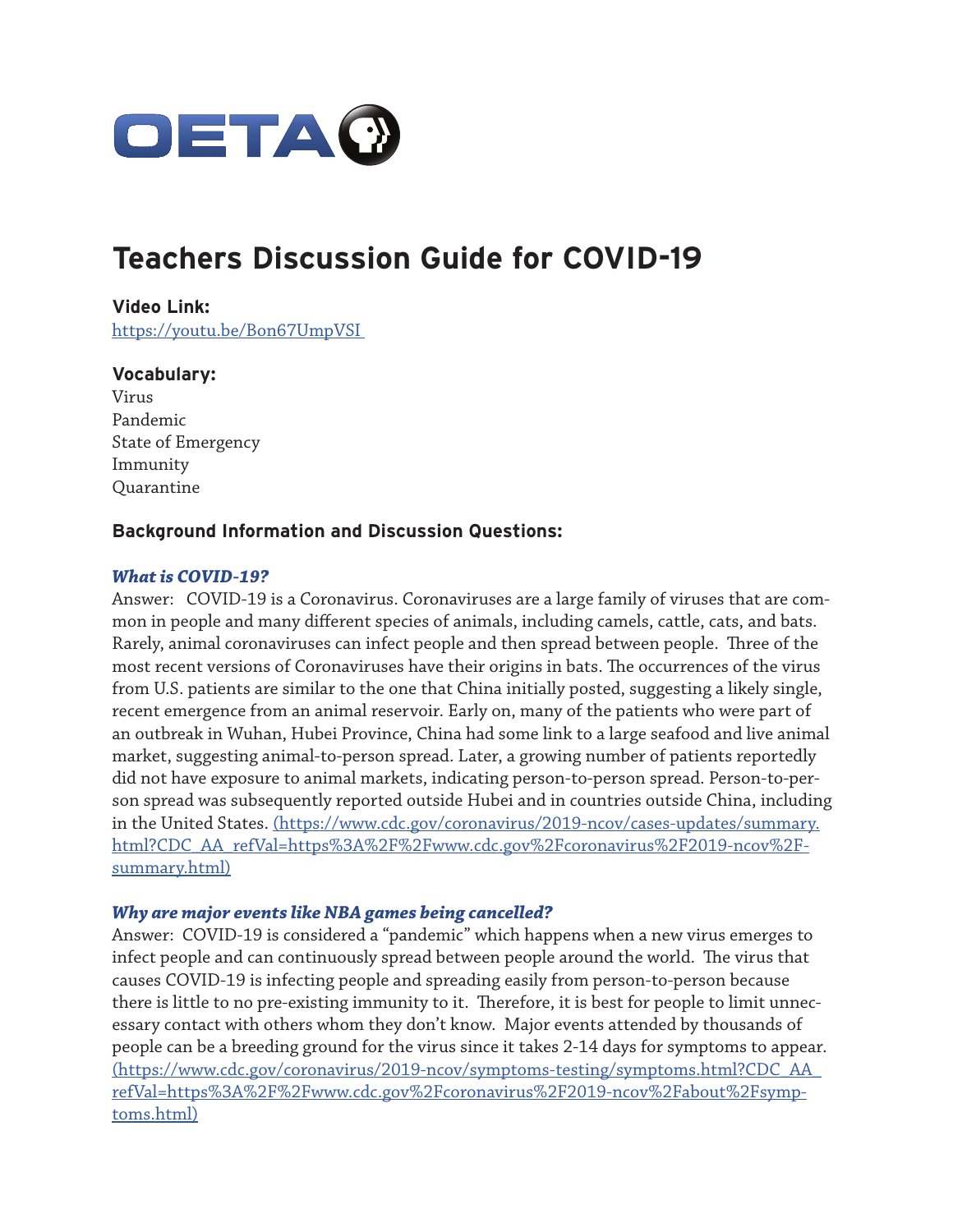### *How does COVID-19 effect Oklahoma?*

Answer: The number of positive COVID-19 cases in Oklahoma are growing. In response, the Oklahoma Governor has declared a "State of Emergency" for Oklahoma. The US President also declared a state of emergency due to the COVID-19's pandemic nature. (https://www.sos. ok.gov/documents/executive/1913.pdf). The Oklahoma State Health Department has also issued a travel advisory asking people to limit non-essential travel and cruises. (https://coronavirus.health.ok.gov/sites/g/files/gmc786/f/20089oc - coronavirus guidance for public travel\_advisories-031320-final.pdf).

#### *How do you know if you have symptoms of COVID-19?*

Answer: Fever, cough, and shortness of breath may appear from 2-14 days after exposure (https://www.cdc.gov/coronavirus/2019-ncov/symptoms-testing/symptoms.html?CDC\_AA\_ refVal=https%3A%2F%2Fwww.cdc.gov%2Fcoronavirus%2F2019-ncov%2Fabout%2Fsymptoms.html)

#### *What does it mean to self-quarantine or self-monitor?*

Answer: Self-quarantine refers to one choosing to separate themselves and restrict themselves from public spaces because they may have been exposed to a contagious condition that could affect others. (https://www.cdc.gov/quarantine/quarantineisolation.html) Self-monitoring on the other hand means to check for symptoms daily and record the results in case it is necessary to inform your health provider or government health department. (https://www.cdc.gov/coronavirus/2019-ncov/downloads/COVID-19 CAREKit ENG.pdf, page 4).

#### *What can you do to help?*

Answer: Practice good personal health and hygiene habits such as covering coughs and sneezes with tissue, washing hands with soap and water for at least 20 seconds, and avoiding close contact with sick people. (https://www.cdc.gov/coronavirus/2019-ncov/prepare/get-your-household-ready-for-COVID-19.html?CDC\_AA\_refVal=https%3A%2F%2Fwww.cdc.gov%2Fcoronavirus%2F2019-ncov%2Fcommunity%2Fhome%2Fget-your-household-ready-for-COVID-19. html)

### **Possible Activities:**

1. COVID-19 is said to have originated in a large seafood and live animal market in Wuhan, China. Have students research common practices in other countries that support the spread of the virus.

a. Compare and contrast cultural differences between the US and Other highly infected countries concerning basic food needs.

b. Explain the cultural impact on differences in the hygiene practices around the world and how that impacts the spread of COVID-19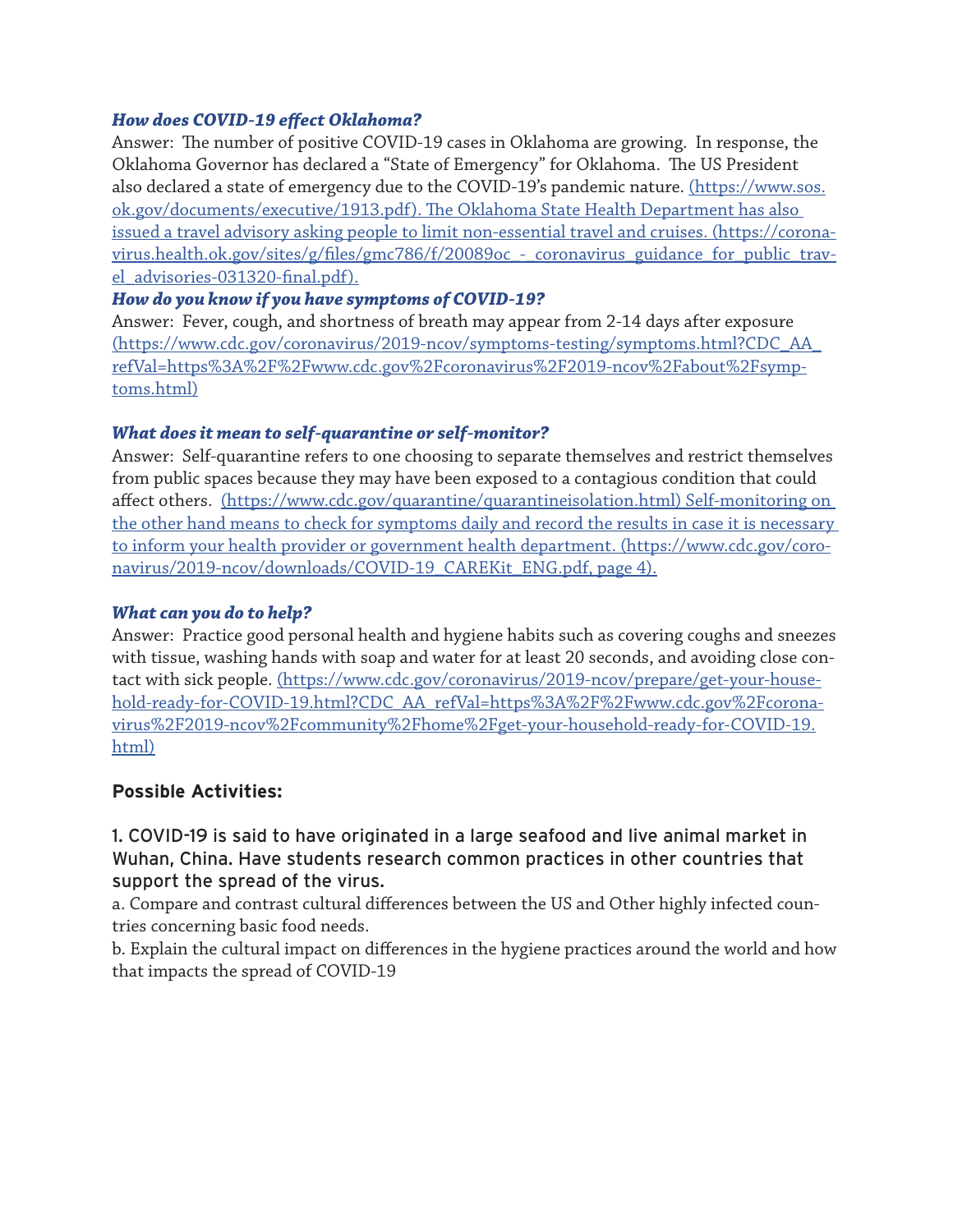2. Since the US Centers for Disease Control (CDC) recommends cancelling or postponing major events consisting of 50 or more people for the next eight weeks. The CDC has also issued a travel advisory asking people to limit all unnecessary travel. Have students research and explore the economic impact on Oklahoma's tourism and recreation industry. Analyze and interpret data from the Oklahoma Tourism Department (https://ds8hbldo2z4gr.cloudfront.net/wp-content/uploads/2018/06/OK-Travel-Impacts-Statewide-and-County-Impacts-2010-20181.pdf)

a. Create a model using historical impact data to determine the potential impact of travel and event cancellation advisory notices from the CDC.

b. Use the model to create possible solutions for the Lieutenant Governor (who is responsible for State tourism) to the travel and event cancellation advisory notices from the CDC.

c. Discuss or debate the value and viability of solutions presented to solve the problem caused by COVID-19.

## 3. The US and Oklahoma Constitutions provide for the powers of the three branches of government (executive, legislative, and judiciary). Have students review historical information or other reference information and explain.

a. The powers and authority of the US President when issuing an executive order. Compare similarities and differences of the US President to the Oklahoma Governor.

b. Provide examples of how a "State of Emergency" declaration affect citizens? (https://www. nytimes.com/2020/03/13/us/politics/coronavirus-national-emergency.html) How is it different from a National Disaster?